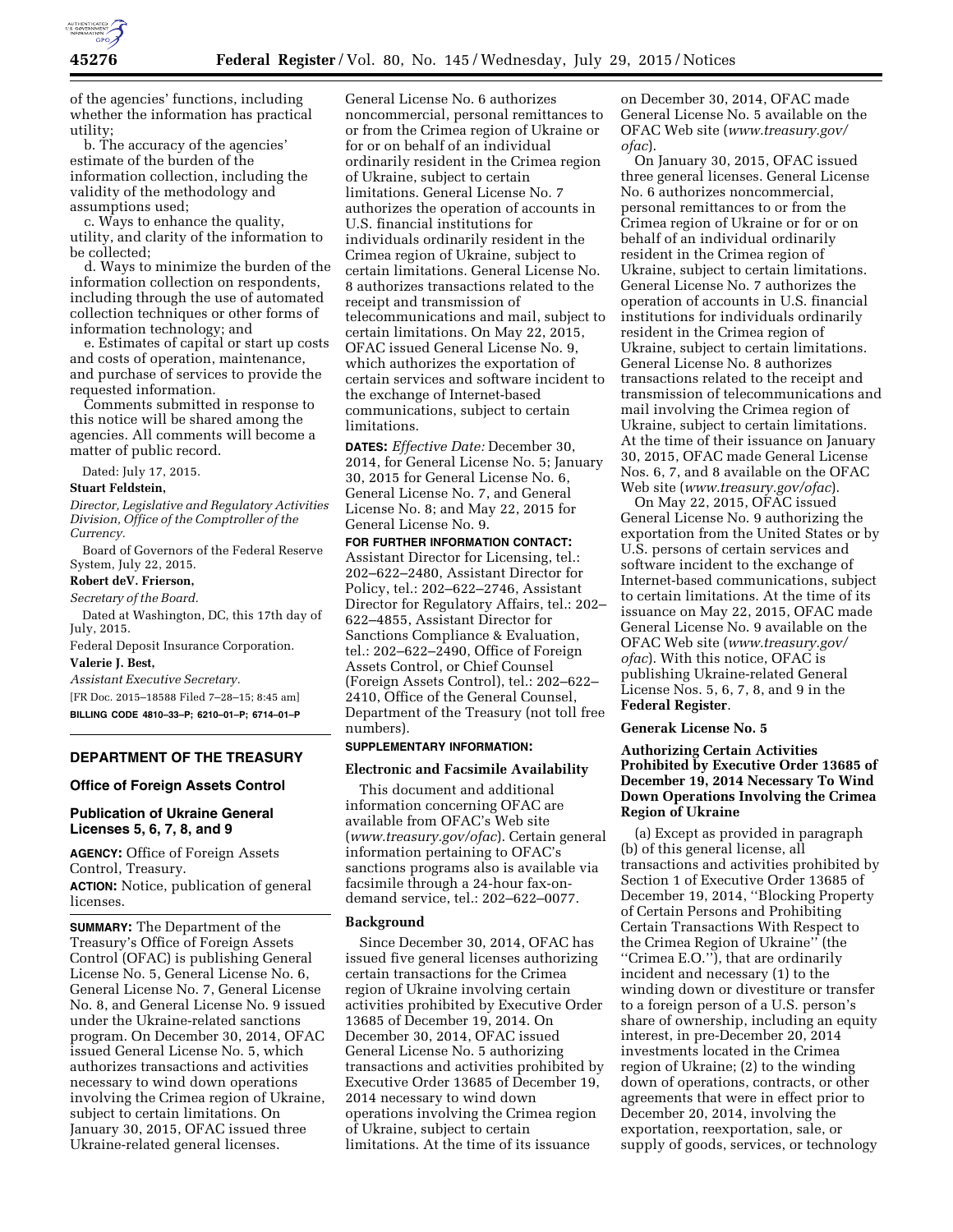to the Crimea region of Ukraine; or (3) to the winding down of operations, contracts, or other agreements that were in effect prior to December 20, 2014, involving the importation of any goods, services, or technology from the Crimea region of Ukraine into the United States, are authorized through 12:01 a.m. eastern daylight time, February 1, 2015.

(b) This general license does not authorize (1) any new exportation, reexportation, sale, or supply of goods, services, or technology from the United States, or by a U.S. person, wherever located, to the Crimea region of Ukraine, or (2) any new importation into the United States of goods, services, or technology from the Crimea region of Ukraine, except as needed to wind down operations, contracts, or other agreements otherwise prohibited by the Crimea E.O. This general license does not authorize any transactions or dealings otherwise prohibited by any other Executive order or any other part of 31 CFR Chapter V, or any transactions or dealings with any specially designated national (SDN) listed pursuant to any Ukraine-related Executive order.

(c) U.S. persons participating in transactions authorized by this general license are required, within 10 business days after the wind-down activities conclude, to file a detailed report, including the parties involved, the type and scope of activities conducted, and the dates of the activities, with the Office of Foreign Assets Control, Licensing Division, U.S. Department of the Treasury, 1500 Pennsylvania Avenue NW., Annex, Washington, DC 20220.

Issued: December 30, 2014.

#### **General License No. 6**

## **Noncommercial, Personal Remittances Authorized**

(a)(1) U.S. persons are authorized to send and receive, and U.S. depository institutions, U.S. registered brokers or dealers in securities, and U.S. registered money transmitters are authorized to process transfers of, funds to or from the Crimea region of Ukraine or for or on behalf of an individual ordinarily resident in the Crimea region of Ukraine in cases in which the transfer involves a noncommercial, personal remittance, provided the transfer is not by, to, or through any person whose property and interests in property are blocked pursuant to Executive Order 13660 of March 6, 2014, Executive Order 13661 of March 17, 2014, Executive Order 13662 of March 20, 2014, or Executive Order 13685 of December 19, 2014 (collectively, the ''Orders'').

(2) Noncommercial, personal remittances do not include charitable donations of funds to or for the benefit of an entity or funds transfers for use in supporting or operating a business, including a family-owned business.

(b) The transferring institutions identified in paragraph (a) of this general license may rely on the originator of a funds transfer with regard to compliance with paragraph (a), provided that the transferring institution does not know or have reason to know that the funds transfer is not in compliance with paragraph (a).

(c) An individual who is a U.S. person is authorized to carry funds as a noncommercial, personal remittance, as described in paragraph (a) of this general license, to an individual in the Crimea region of Ukraine or to an individual ordinarily resident in the Crimea region of Ukraine, other than an individual whose property and interests in property are blocked pursuant to the Orders, provided that the individual who is a U.S. person is carrying the funds on his or her behalf, but not on behalf of another person. Issued: January 30, 2015.

# **General License No. 7**

## **Operation of Accounts Authorized**

The operation of an account in a U.S. financial institution for an individual ordinarily resident in the Crimea region of Ukraine other than an individual whose property and interests in property are blocked pursuant to Executive Order 13660 of March 6, 2014, Executive Order 13661 of March 17, 2014, Executive Order 13662 of March 20, 2014, or Executive Order 13685 of December 19, 2014 (collectively, the ''Orders''), is authorized, provided that transactions processed through the account:

(a) Are of a personal nature and not for use in supporting or operating a business;

(b) Do not involve transfers directly or indirectly to the Crimea region of Ukraine or for the benefit of individuals ordinarily resident in the Crimea region of Ukraine unless authorized by General License No. 6 (''Noncommercial, Personal Remittances Authorized''); and

(c) Are not otherwise prohibited by the Orders.

Issued: January 30, 2015.

### **General License No. 8**

## **Transactions Related to Telecommunications and Mail Authorized**

(a)(1) Except as provided in paragraph (a)(2) of this general license, all transactions with respect to the receipt

and transmission of telecommunications involving the Crimea region of Ukraine are authorized, provided that no payment pursuant to this general license may involve any transaction with a person whose property and interests in property are blocked pursuant to Executive Order 13660 of March 6, 2014, Executive Order 13661 of March 17, 2014, Executive Order 13662 of March 20, 2014, or Executive Order 13685 of December 19, 2014 (collectively, the ''Orders'').

(2) This general license does not authorize:

(i) The provision, sale, or lease of telecommunications equipment or technology; or

(ii) The provision, sale, or lease of capacity on telecommunications transmission facilities (such as satellite or terrestrial network activity).

(b) All transactions of common carriers incident to the receipt or transmission of mail and packages between the United States and the Crimea region of Ukraine are authorized, provided that the importation or exportation of such mail and packages is exempt from the prohibitions of Executive Order 13685 of December 19, 2014, or is otherwise authorized pursuant to 31 CFR part 589. Issued: January 30, 2015.

### **General License No. 9**

### **Exportation of Certain Services and Software Incident to Internet-Based Communications Authorized**

(a) Except as provided in paragraph (d) of this general license, the exportation or reexportation, directly or indirectly, from the United States or by U.S. persons, wherever located, to persons in the Crimea region of Ukraine of services incident to the exchange of personal communications over the Internet, such as instant messaging, chat and email, social networking, sharing of photos and movies, web browsing, and blogging, is authorized, provided that such services are widely available to the public at no cost to the user.

(b) Except as provided in paragraph (d) of this general license, the exportation or reexportation, directly or indirectly, from the United States or by U.S. persons, wherever located, to persons in the Crimea region of Ukraine of software necessary to enable the services described in paragraph (a) of this general license is authorized, provided that such software is designated EAR99 under the Export Administration Regulations, 15 CFR parts 730 through 774 (the ''EAR''), or is classified by the U.S. Department of Commerce (Commerce) as mass market